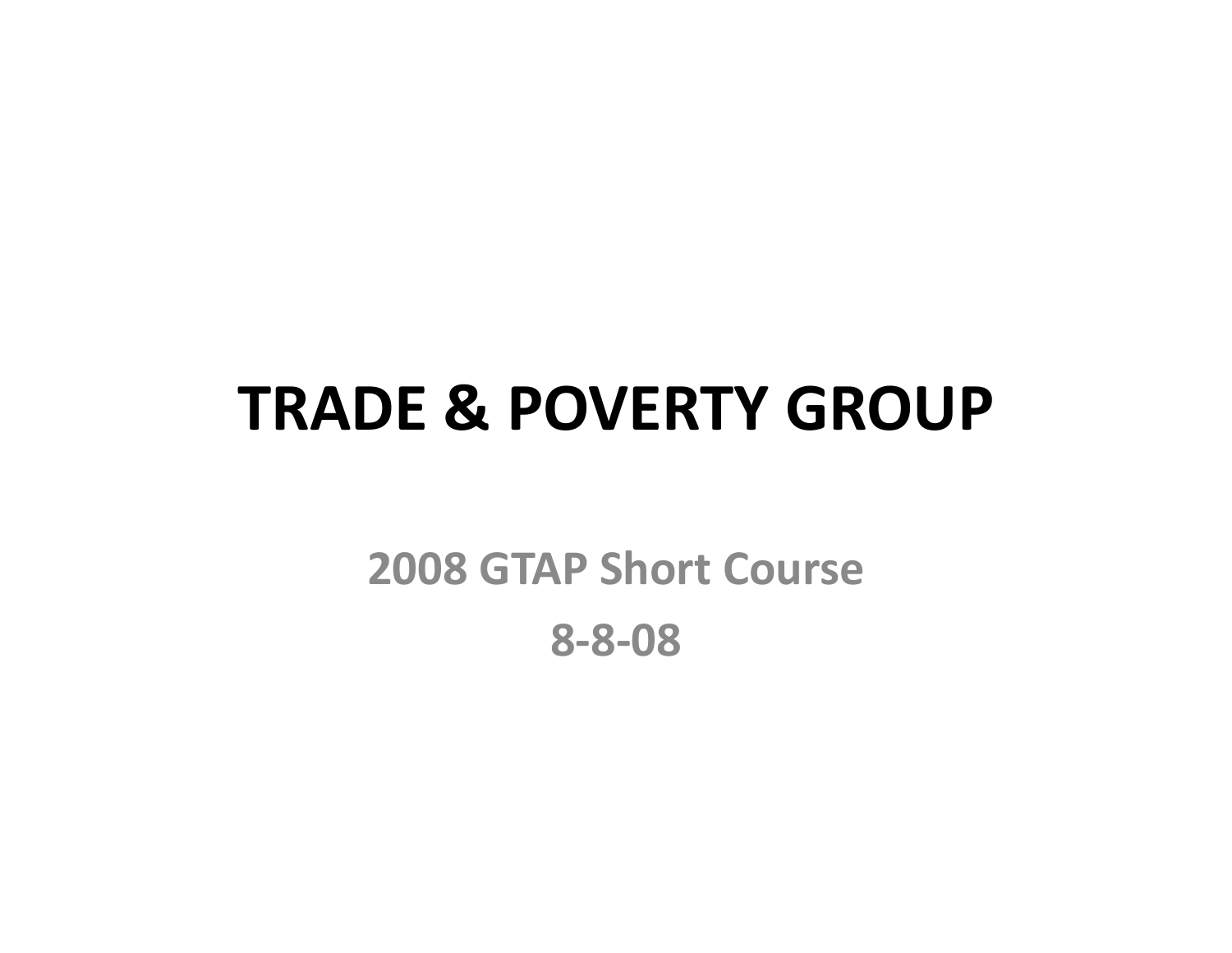## **Trade and Poverty**

The valiant team led by..



**Nelson Villoria** 



**Roman Keeney** 





#### **Tasneem Mirza**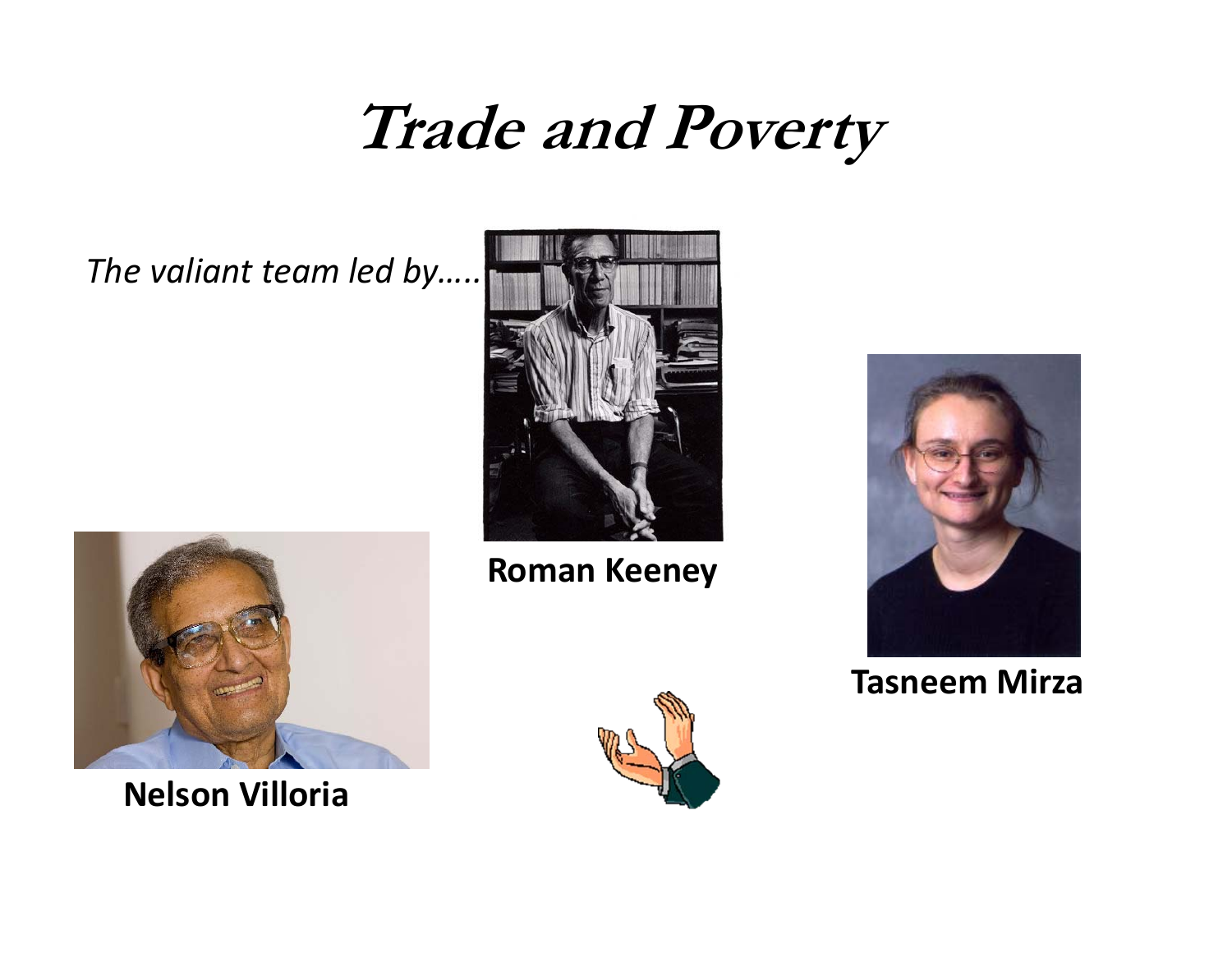### **Analyzing Trade & Poverty (GTAP Working Paper 37)**

- •**Provides insight into impacts of trade policies on the poor**
- •**Uses household survey data for 6 low income countries**
- • **Model variation**
	- **Non-homothetic AIDADS demand system**
	- **Stratifies Agricultural and Non-agricultural earnings to match household earning profiles**
- **Replication Sim: Agricultural liberalization by rich countries.**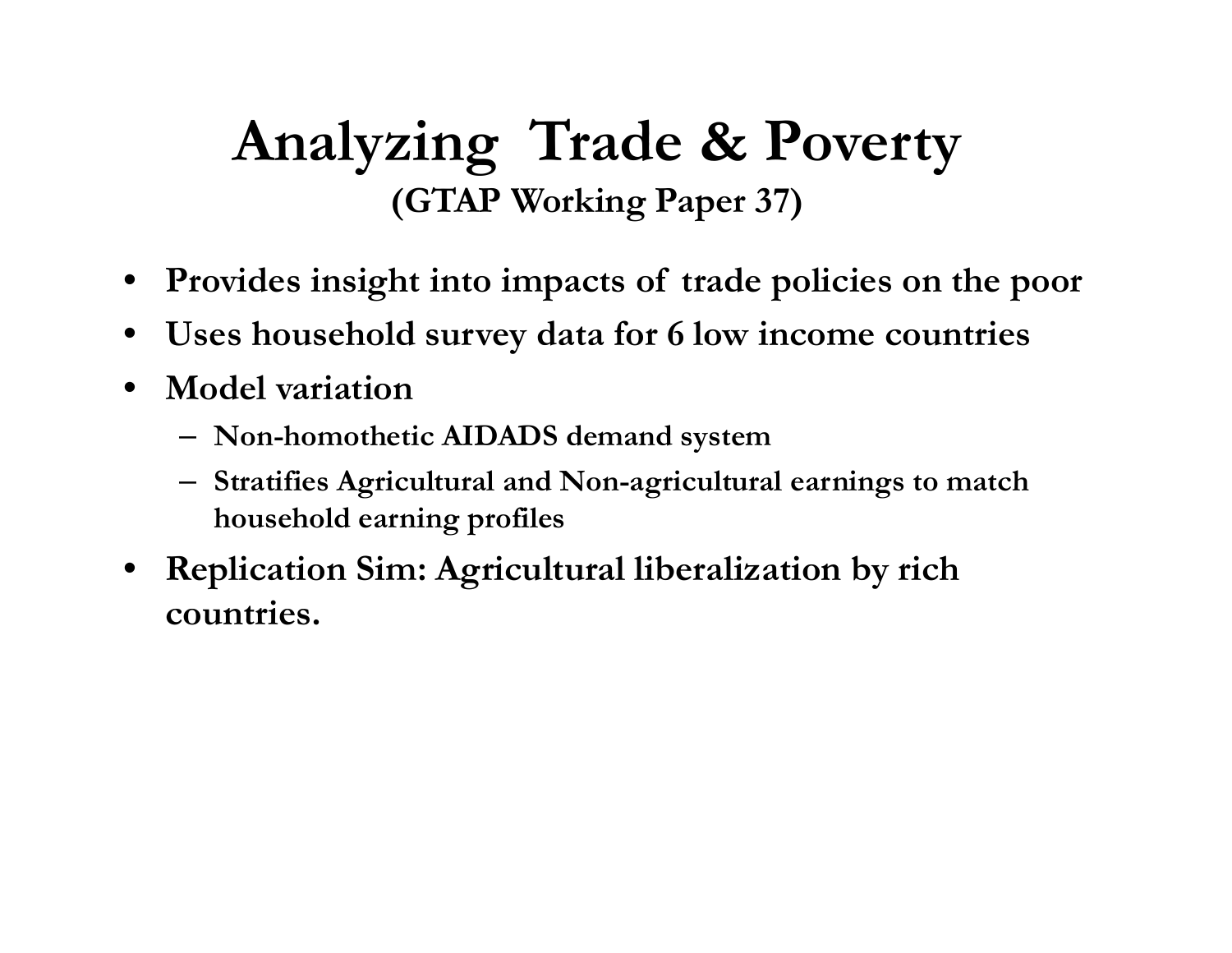# **Presenting the Presenters..**

- **Can complete trade liberalization be pro-poor? Rebecca Dillender & Nicholas Grossman**
- **Full vs. Partial liberalization of Trade: Gains and Losses Misak Avetisyan & Tadashi Kikuchi**
- **What matters more for poverty alleviation: Tariff, Export subsidies or Domestic Support? Azza Kamal & Vinaye Ancharaz**
- **Trade Facilitation & Poverty Maria Persson & Holger Matthey**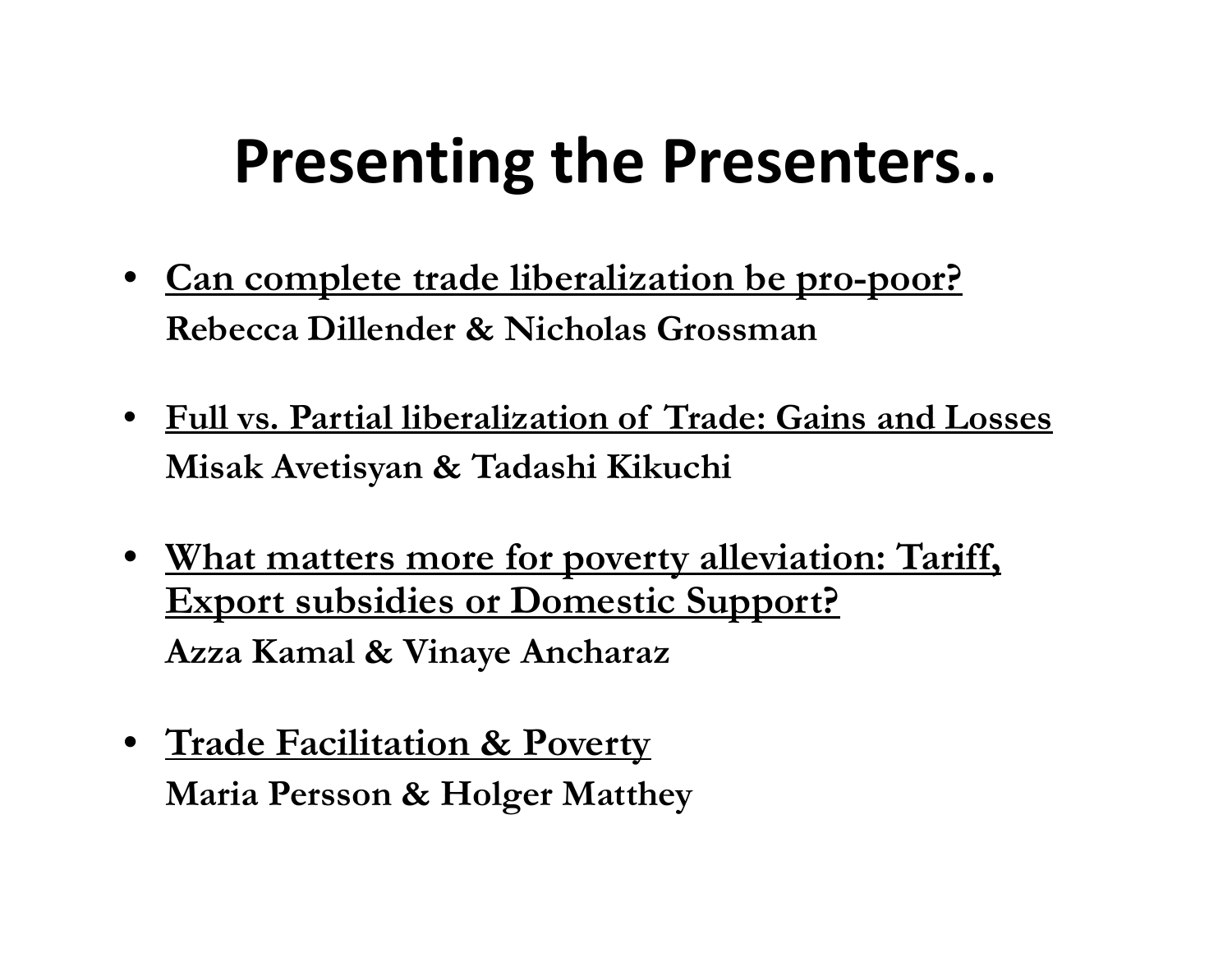# **Can Complete Trade Liberalization be Pro‐Poor?**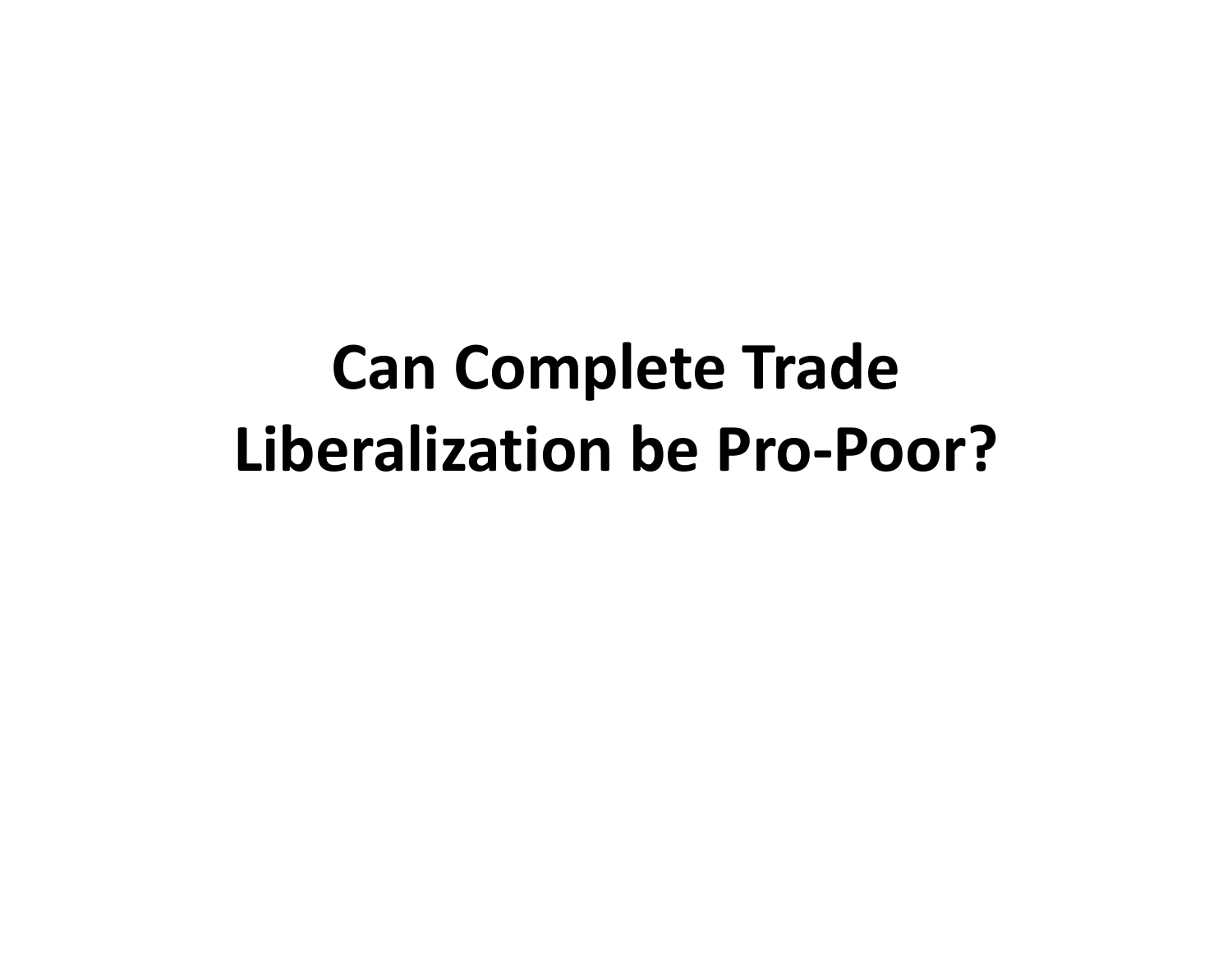## Experiment

#### Complete trade liberalization

Shock tms(TRAD\_COMM,reg,reg) <sup>=</sup> rate% ‐100 from file tms.shk; Shock txs(TRAD\_COMM,reg,reg) <sup>=</sup> rate% ‐100 from file txs.shk;

What happens to the Poverty Headcount?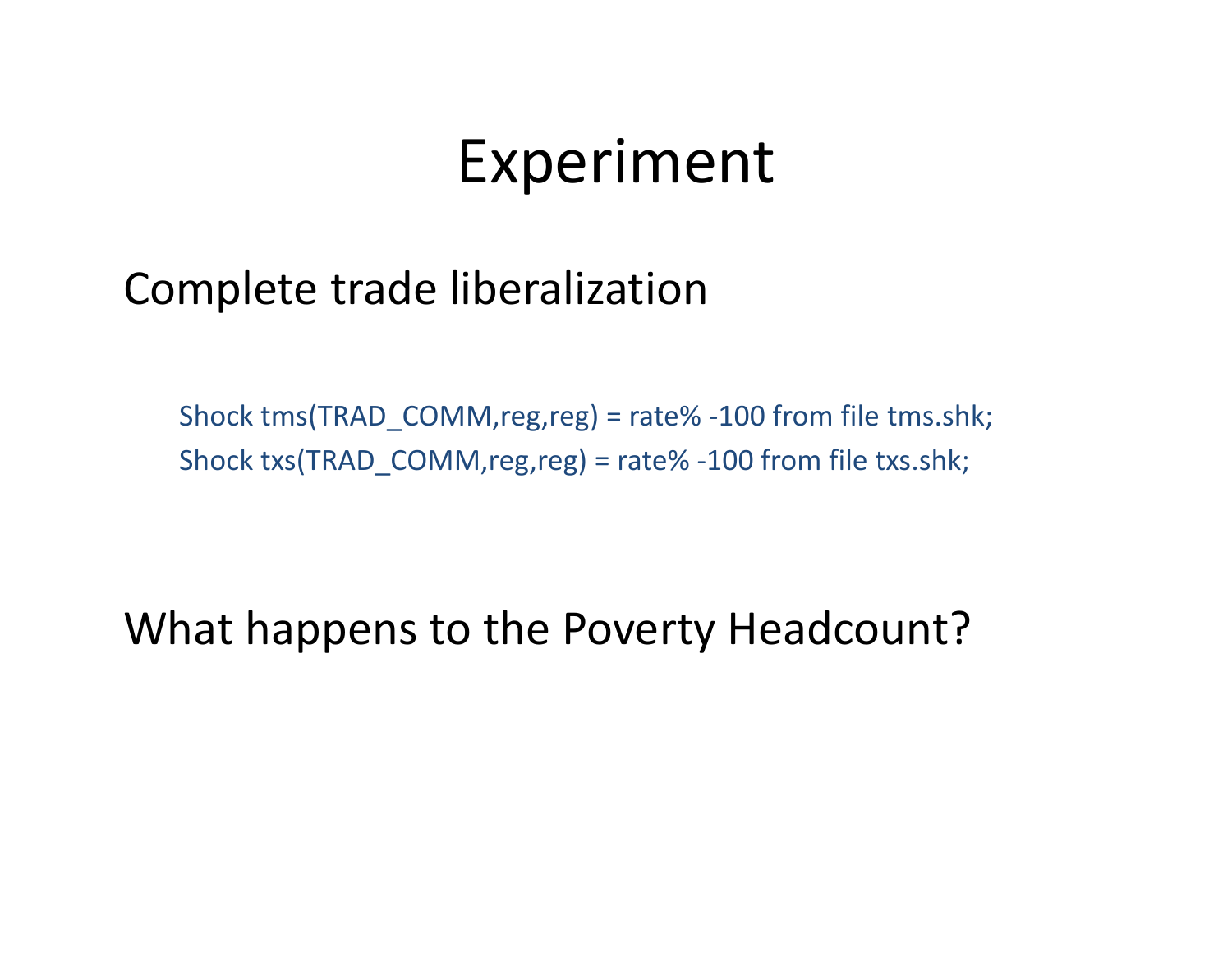### Percentage Change in Poverty Headcount  $( $51/day$ )$

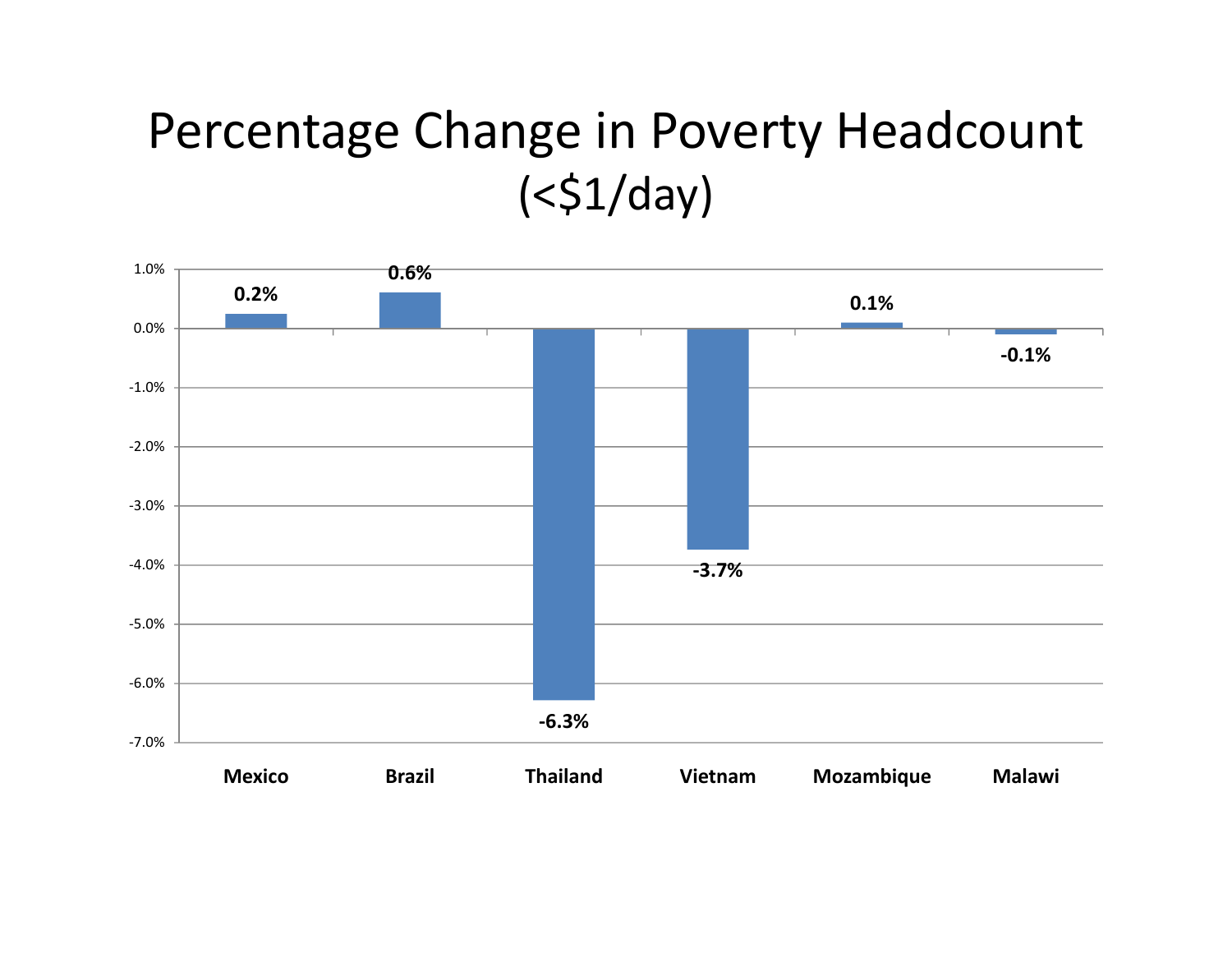# Poverty Decomposition

(level changes)

|                | <b>Brazil</b> | <b>Thailand</b> |
|----------------|---------------|-----------------|
| Earnings       | $-561,000$    | $-117,000$      |
| <b>Taxes</b>   | 442,000       | 107,000         |
| Cost of Living | 258,000       | $-65,000$       |
| <b>Total</b>   | 140,000       | $-74,000$       |

#### (percent of total impoverished)

|                 | <b>Brazil</b> | <b>Thailand</b> |
|-----------------|---------------|-----------------|
| <b>Earnings</b> | $-2.4%$       | $-9.9%$         |
| <b>Taxes</b>    | 1.9%          | 9.1%            |
| Cost of Living  | 1.1%          | $-5.5%$         |
| <b>Total</b>    | 0.6%          | $-6.3%$         |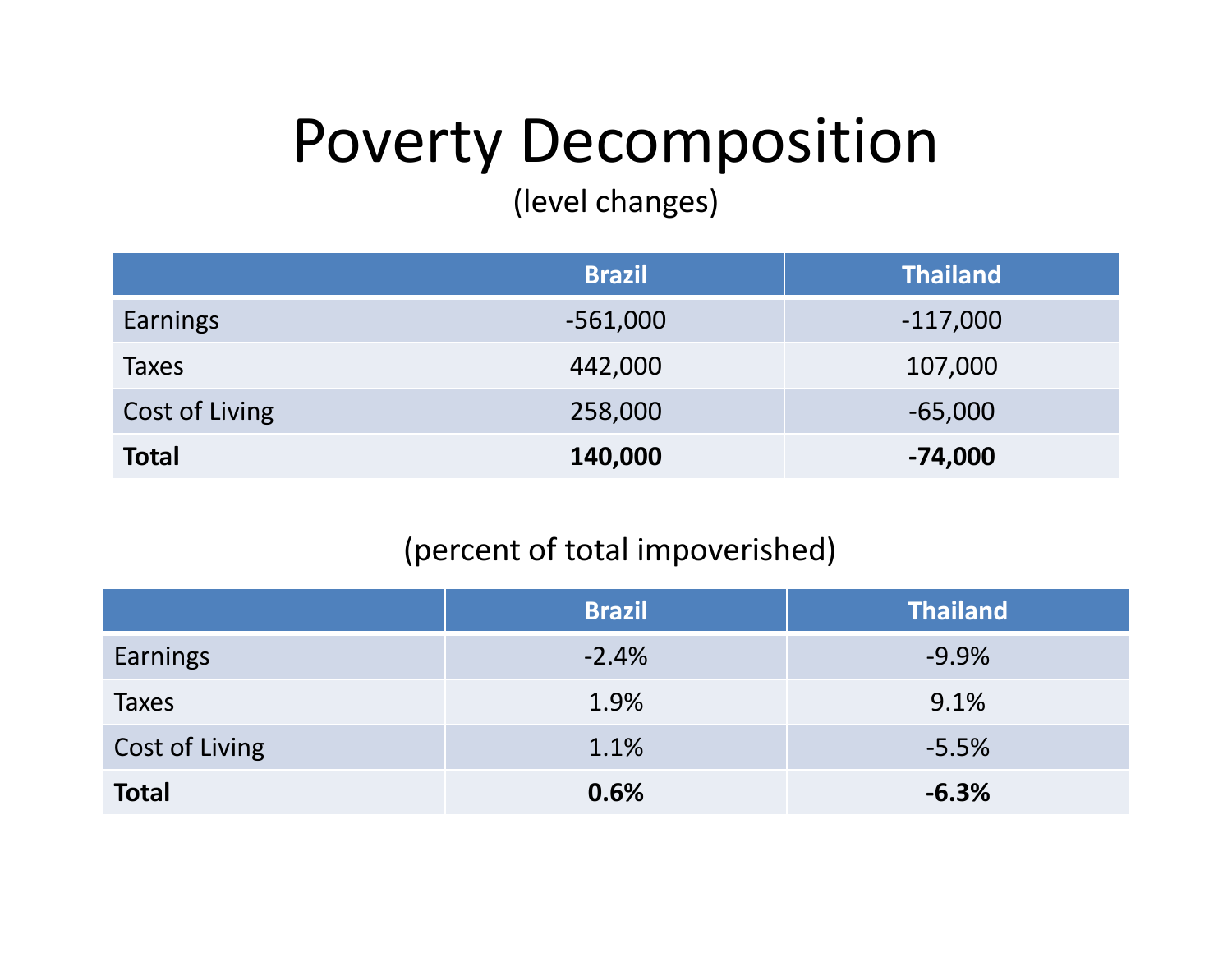## Who are the Poor? **BRAZIL**



1 AGRICULT 2 NNAGRCLT 3 URBLABOR4 RURLABOR 5 TRANSFER 6 URBDIVRS 7 RURDIVRS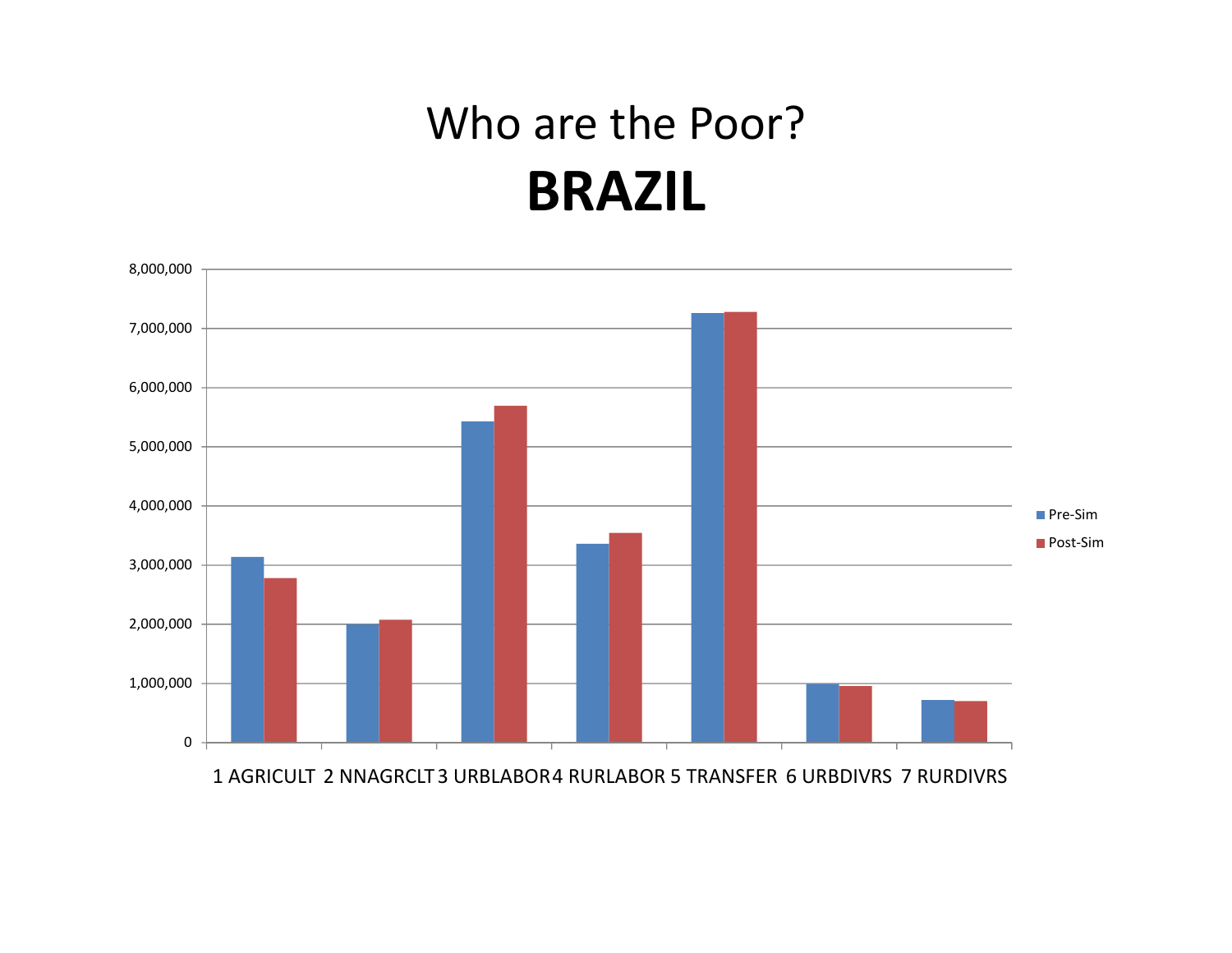# Why?

- Pre-simulation trade/GDP ratio is 0.28
- Increases in exports were highly concentrated in AG.
- Reduction in poverty in AG‐household driven by income effect.
- Nearly all prices [pp(i,r)] increased leading to increased cost of living.
- Increases in poverty in Urban‐labor and Rural‐ labor due to lack of increased income.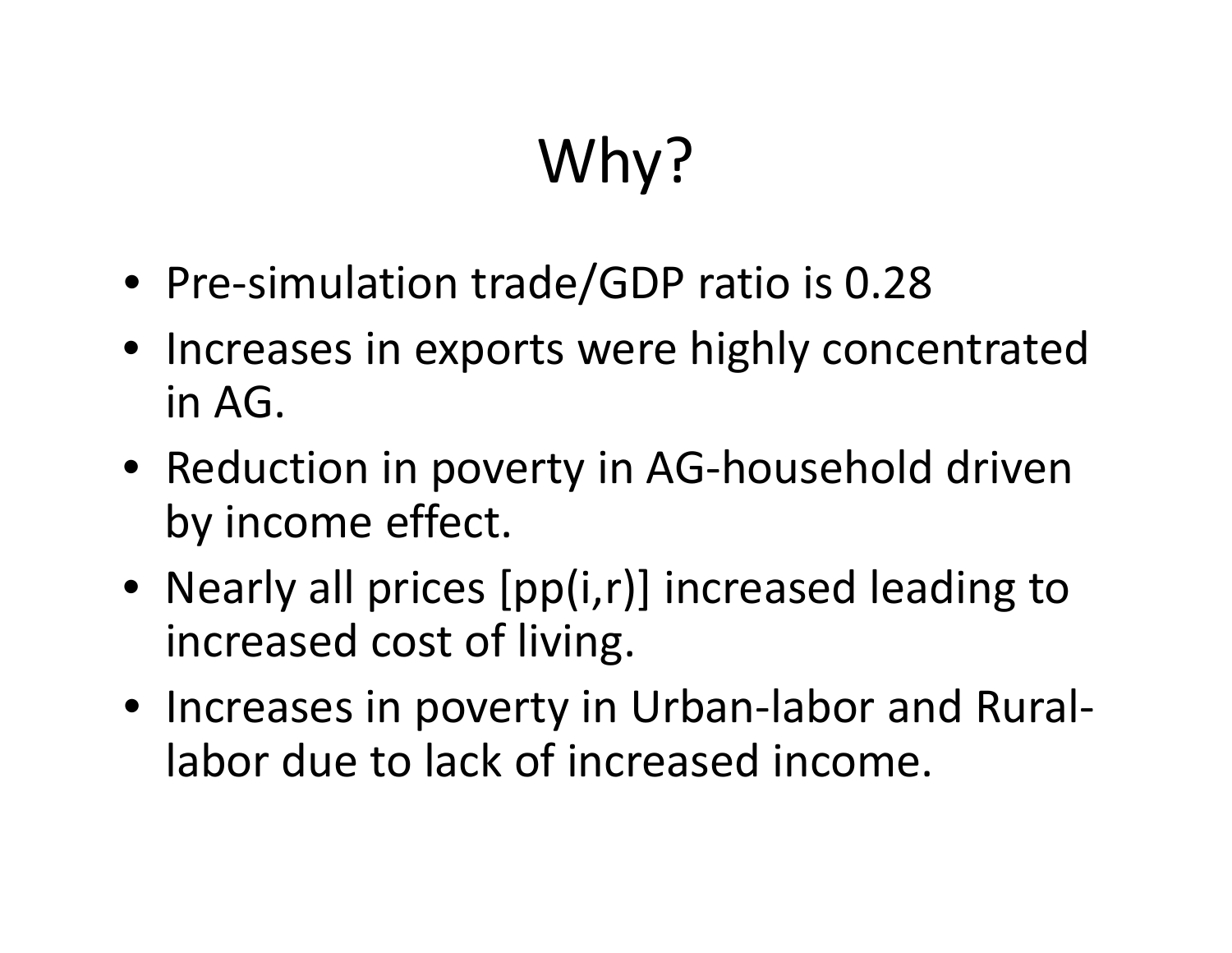## Who are the Poor? **THAILAND**